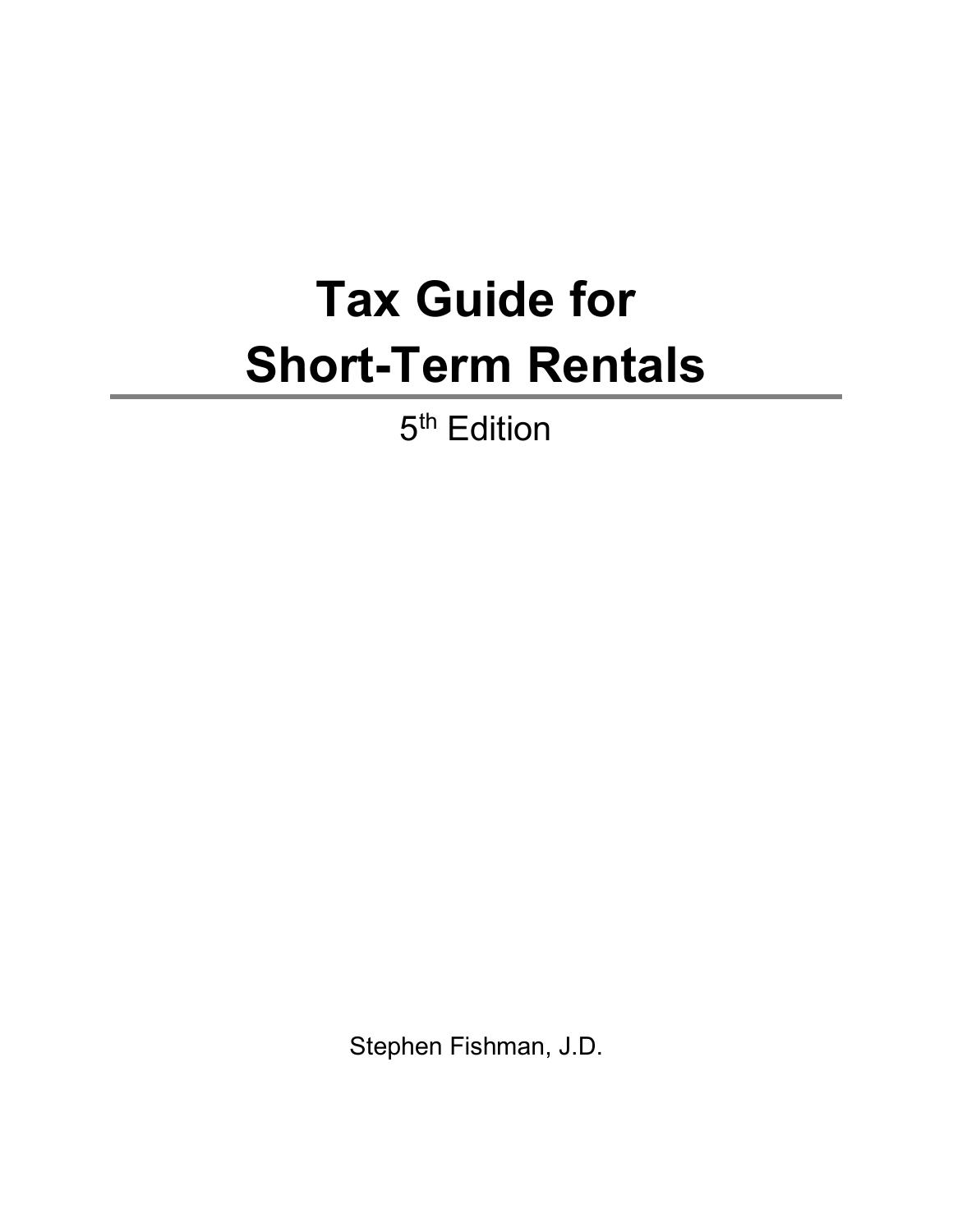## **Table of Contents**

| You Must Allocate Many Expenses Between Your Rental and Nonrental Use  20 |  |
|---------------------------------------------------------------------------|--|
|                                                                           |  |
|                                                                           |  |
|                                                                           |  |
|                                                                           |  |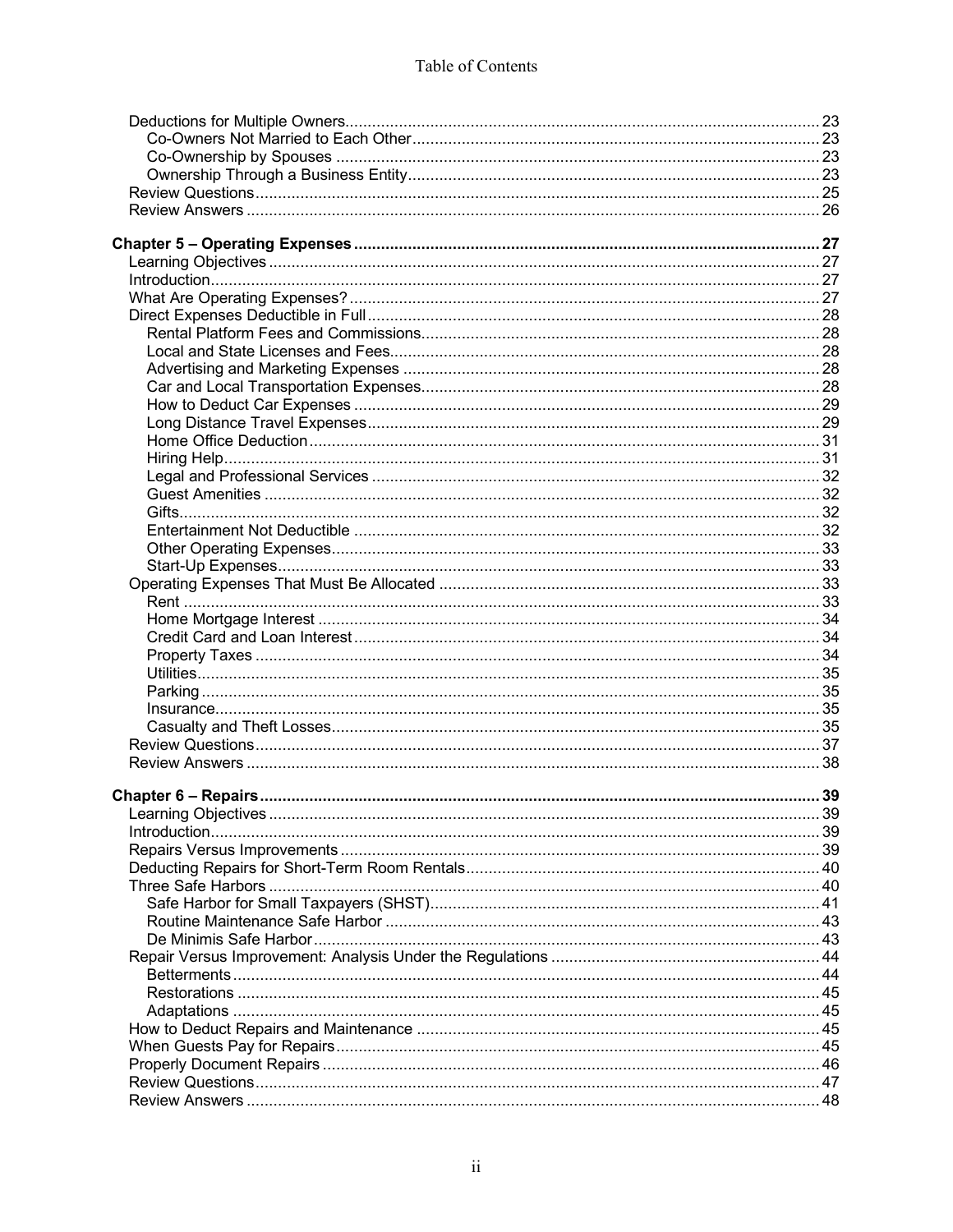## Table of Contents

| 100 more as extended the component component of the control of the control of the control of the control of the control of the control of the control of the control of the control of the control of the control of the contr |  |
|--------------------------------------------------------------------------------------------------------------------------------------------------------------------------------------------------------------------------------|--|
|                                                                                                                                                                                                                                |  |
|                                                                                                                                                                                                                                |  |
|                                                                                                                                                                                                                                |  |
|                                                                                                                                                                                                                                |  |
|                                                                                                                                                                                                                                |  |
|                                                                                                                                                                                                                                |  |
|                                                                                                                                                                                                                                |  |
|                                                                                                                                                                                                                                |  |
|                                                                                                                                                                                                                                |  |
|                                                                                                                                                                                                                                |  |
|                                                                                                                                                                                                                                |  |
|                                                                                                                                                                                                                                |  |
|                                                                                                                                                                                                                                |  |
|                                                                                                                                                                                                                                |  |
|                                                                                                                                                                                                                                |  |
|                                                                                                                                                                                                                                |  |
|                                                                                                                                                                                                                                |  |
|                                                                                                                                                                                                                                |  |
|                                                                                                                                                                                                                                |  |
|                                                                                                                                                                                                                                |  |
|                                                                                                                                                                                                                                |  |
|                                                                                                                                                                                                                                |  |
|                                                                                                                                                                                                                                |  |
|                                                                                                                                                                                                                                |  |
|                                                                                                                                                                                                                                |  |
|                                                                                                                                                                                                                                |  |